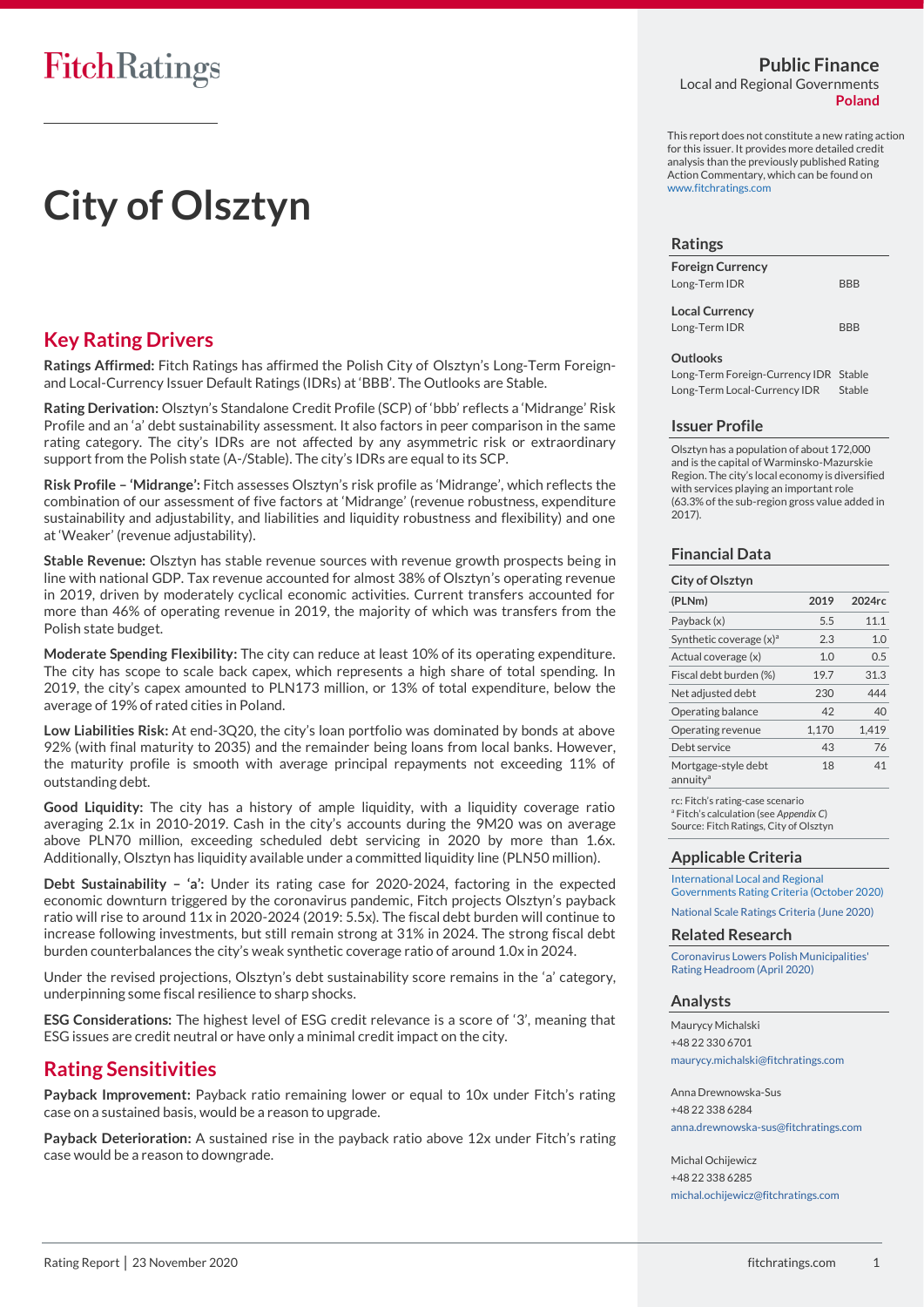### **Appendix A: Financial Data**

### **City of Olsztyn**

| (PLNm)                                         | 2016     | 2017     | 2018     | 2019     | 2020rc       | 2024rc   |
|------------------------------------------------|----------|----------|----------|----------|--------------|----------|
| Taxes                                          | 352      | 386      | 414      | 442      | 434          | 524      |
| Transfers received                             | 405      | 445      | 458      | 549      | 622          | 687      |
| Fees, fines and other operating revenue        | 206      | 145      | 166      | 180      | 188          | 208      |
| <b>Operating revenue</b>                       | 962      | 977      | 1,038    | 1,170    | 1,244        | 1,419    |
| Operating expenditure                          | $-859$   | $-929$   | $-991$   | $-1,128$ | $-1,200$     | $-1,379$ |
| <b>Operating balance</b>                       | 103      | 48       | 46       | 42       | 44           | 40       |
| Interest revenue                               | $\Omega$ | 0        | 0        | 0        | $\Omega$     | 0        |
| Interest expenditure                           | -8       | $-7$     | -6       | -7       | -13          | $-24$    |
| <b>Current balance</b>                         | 95       | 40       | 40       | 35       | 31           | 16       |
| Capital revenue                                | 75       | 158      | 163      | 138      | 81           | 28       |
| Capital expenditure                            | $-52$    | $-139$   | $-279$   | $-173$   | $-169$       | $-58$    |
| Capital balance                                | 23       | 19       | $-116$   | $-35$    | -88          | $-30$    |
|                                                |          |          |          |          |              |          |
| Total revenue                                  | 1,037    | 1,135    | 1,201    | 1,308    | 1,325        | 1,447    |
| Total expenditure                              | -919     | $-1,075$ | $-1,276$ | $-1,308$ | $-1,382$     | $-1,461$ |
|                                                |          |          |          |          |              |          |
| Surplus (deficit) before net financing         | 118      | 59       | -75      | 0        | $-57$        | -14      |
|                                                |          |          |          |          |              |          |
| New direct debt borrowing                      | 0        | $\Omega$ | 91       | 126      | 161          | 50       |
| Direct debt repayment                          | $-61$    | $-46$    | $-47$    | $-35$    | $-30$        | $-52$    |
| Net direct debt movement                       | -61      | -46      | 44       | 91       | 131          | $-2$     |
|                                                |          |          |          |          |              |          |
| <b>Overall results</b>                         | 57       | 14       | -32      | 91       | 74           | -16      |
|                                                |          |          |          |          |              |          |
| <b>Debt</b>                                    |          |          |          |          |              |          |
| Short-term debt                                | 0        | 0        | 0        | 0        | $\mathbf{O}$ | 0        |
| Long-term debt                                 | 289      | 244      | 287      | 321      | 452          | 559      |
| Direct debt                                    | 289      | 244      | 287      | 321      | 452          | 559      |
| Other Fitch-classified debt                    | 0        | 0        | 0        | 0        | 0            | 0        |
| Adjusted debt                                  | 289      | 244      | 287      | 321      | 452          | 559      |
| Guarantees issued                              | 0        | 0        | 0        | 0        | $\mathbf{O}$ | $\Omega$ |
| (excluding adjusted debt portion)              |          |          |          |          |              |          |
| Majority-owned GRE debt and other              | 197      | 209      | 216      | 216      | 216          | 216      |
| contingent liabilities                         |          |          |          |          |              |          |
| Overall adjusted debt                          | 486      | 453      | 503      | 537      | 668          | 775      |
| Total cash, liquid deposits, and sinking funds | 82       | 89       | 57       | 91       | 165          | 115      |
| Restricted cash                                | 0        | 0        | 0        | 0        | 0            | 0        |
| Unrestricted cash                              | 82       | 89       | 57       | 91       | 165          | 115      |
| Net adjusted debt                              | 207      | 155      | 230      | 230      | 287          | 444      |
| Net overall debt                               | 405      | 364      | 447      | 446      | 503          | 660      |

rc: Fitch's rating case, based on conservative assumptions. The last year of the rating-case scenario is 2024 Source: Fitch Ratings, City of Olsztyn

### **Rating History**

| Date                  | Long-Term<br>Foreign-<br><b>Currency IDR IDR</b> | Long-Term<br>Local-Currency |  |  |  |
|-----------------------|--------------------------------------------------|-----------------------------|--|--|--|
| 22 Nov 19             | <b>RRR</b>                                       | <b>RRR</b>                  |  |  |  |
| Source: Fitch Ratings |                                                  |                             |  |  |  |

### **Socioeconomic Indicators**

|                                          | City of<br>Olsztvn | Poland |  |
|------------------------------------------|--------------------|--------|--|
| Population, 2019<br>(m)                  | 0.172              | 38.4   |  |
| Average salary,<br>2018 (PLN)            | 4.649              | 4.835  |  |
| Unemployment rate,<br>2019 (%)           | 2.7                | 5.2    |  |
| Source: Fitch Ratings, Statistics Poland |                    |        |  |

City of Olsztyn Rating Report | 23 November 2020 **and 2018** fitchratings.com 2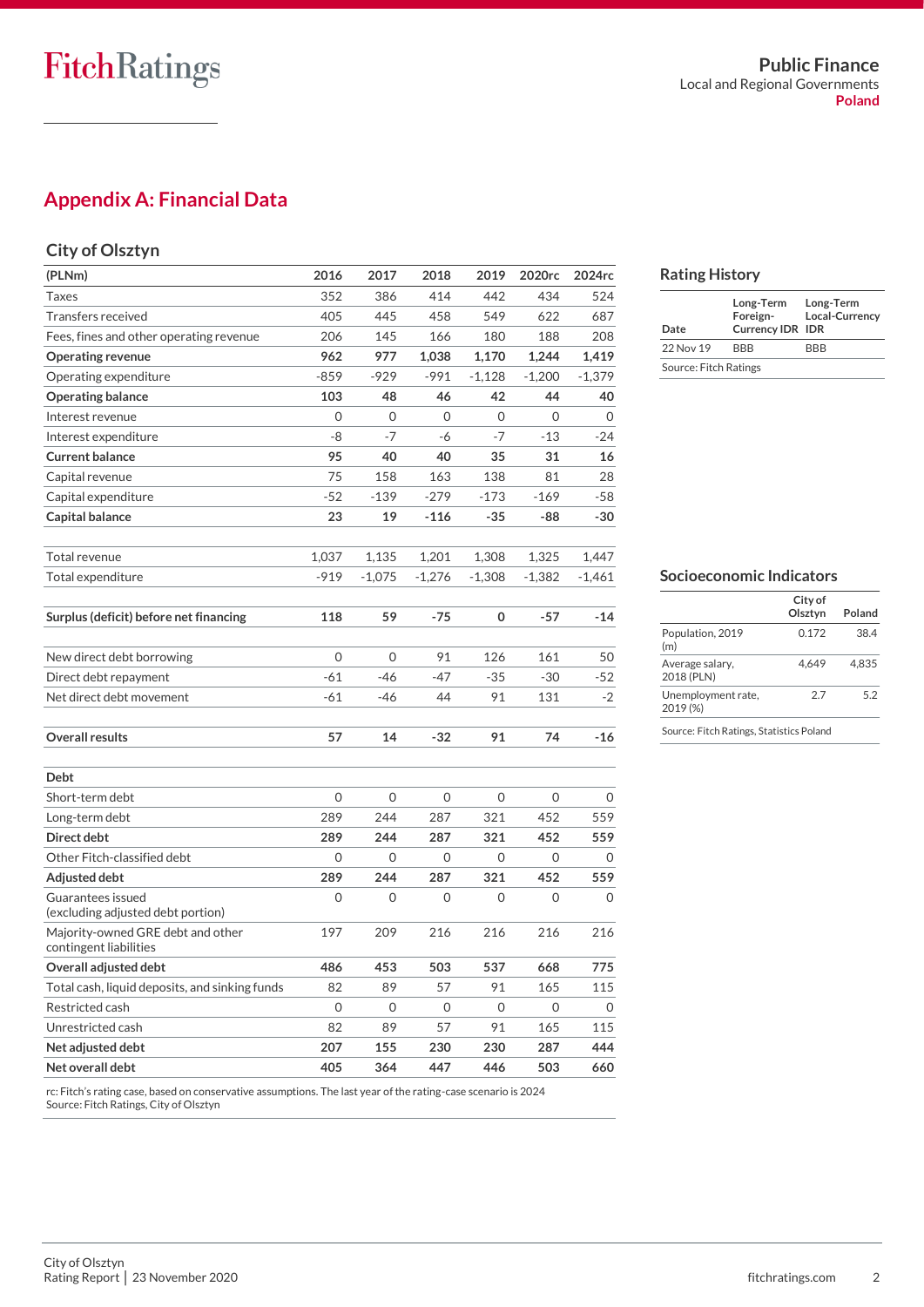### **Appendix B: Financial Ratios**

### **City of Olsztyn**

| <b>Fiscal performance ratios</b>                                | 2016    | 2017    | 2018    | 2019 | 2020rc                       | 2024rc |
|-----------------------------------------------------------------|---------|---------|---------|------|------------------------------|--------|
| Operating balance/operating revenue (%)                         | 10.7    | 4.9     | 4.5     | 3.6  | 3.5                          | 2.8    |
| Current balance/current revenue (%)                             | 9.9     | 4.1     | 3.9     | 3.0  | 2.5                          | 1.1    |
| Operating revenue growth (annual % change)                      | 12.8    | 1.5     | 6.2     | 12.8 | 6.3                          | 3.2    |
| Operating expenditure growth<br>(annual % change)               | 6.3     | 8.2     | 6.7     | 13.8 | 6.4                          | 4.0    |
| Surplus (deficit) before net financing/total<br>revenue (%)     | 11.4    | 5.2     | $-6.3$  | 0.0  | $-4.3$                       | $-1.0$ |
| Total revenue growth (annual % change)                          | $-14.1$ | 9.4     | 5.9     | 8.9  | 1.3                          | 1.1    |
| Total expenditure growth (annual % change)                      | $-31.8$ | 17.0    | 18.7    | 2.5  | 5.7                          | $-0.2$ |
| Debt ratios                                                     |         |         |         |      |                              |        |
| <b>Primary metrics</b>                                          |         |         |         |      |                              |        |
| Payback ratio (x)                                               | 2.0     | 3.3     | 5.0     | 5.5  | 6.5                          | 11.1   |
| <b>Secondary metrics</b>                                        |         |         |         |      |                              |        |
| Fiscal debt burden (%)                                          | 21.6    | 15.8    | 22.2    | 19.7 | 23.1                         | 31.3   |
| Synthetic debt service coverage ratio (x)                       | 6.1     | 3.7     | $2.5\,$ | 2.3  | 1.8                          | 1.0    |
| Actual debt service coverage ratio (x)                          | 1.5     | 0.9     | 0.9     | 1.0  | 1.0                          | 0.5    |
| Other debt ratios                                               |         |         |         |      |                              |        |
| Liquidity coverage ratio (x)                                    | 1.8     | 2.4     | 2.6     | 2.3  | 3.1                          | 2.3    |
| Direct debt maturing in one year/total direct<br>debt (%)       | 12.5    | 14.6    | 12.3    | 9.4  | 11.9                         | 9.3    |
| Direct debt (annual % change)                                   | $-19.0$ | $-15.7$ | 17.9    | 11.8 | 40.8                         | $-0.4$ |
| Apparent cost of direct debt (interest<br>paid/direct debt) (%) | 2.6     | 2.7     | 2.2     | 2.3  | 3.4                          | 4.3    |
| Revenue ratios (%)                                              |         |         |         |      |                              |        |
| Tax revenue/total revenue                                       | 33.9    | 34.1    | 34.4    | 33.8 | 32.8                         | 36.2   |
| Current transfers received/total revenue                        | 39.0    | 39.3    | 38.1    | 42.0 | 46.9                         | 47.5   |
| Interest revenue/total revenue                                  | 0.0     | 0.0     | 0.0     | 0.0  | 0.0                          | 0.0    |
| Capital revenue/total revenue                                   | 7.2     | 13.9    | 13.6    | 10.5 | 6.1                          | 1.9    |
| Expenditure ratios (%)                                          |         |         |         |      |                              |        |
| Staff expenditure/total expenditure                             | 35.2    | 31.6    | 28.4    | 30.5 | $\qquad \qquad \blacksquare$ |        |
| Current transfers made/total expenditure                        | 14.4    | 14.2    | 13.3    | 14.2 |                              |        |
| Interest expenditure/total expenditure                          | 0.9     | 0.7     | 0.5     | 0.5  | 0.9                          | 1.6    |
| Capital expenditure/total expenditure                           | 5.6     | 12.9    | 21.9    | 13.2 | 12.2                         | 4.0    |

rc: Fitch's rating case, based on conservative assumptions. The last year of the rating-case scenario is 2024 Source: Fitch Ratings, City of Olsztyn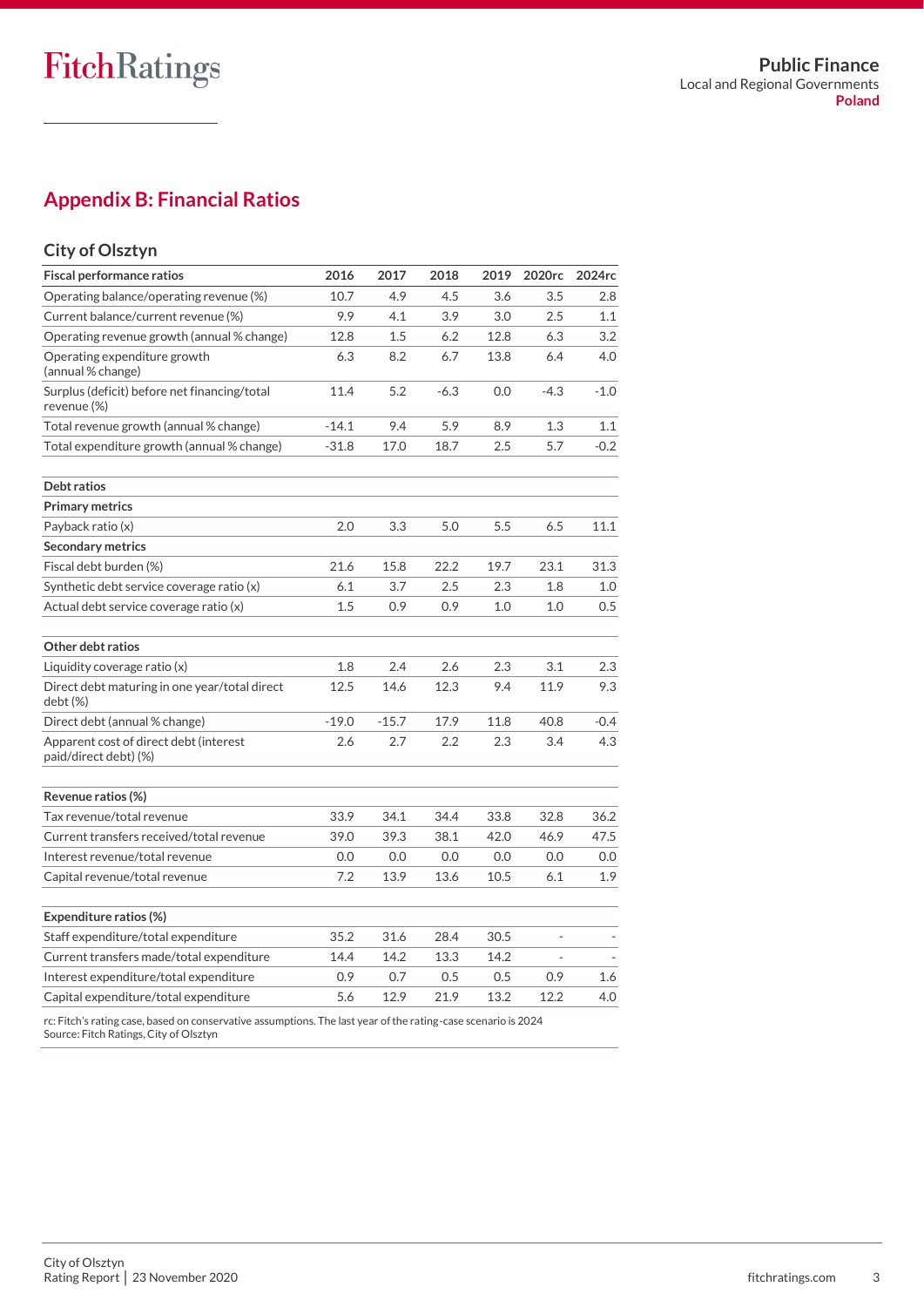### **Appendix C: Data Adjustments**

### **Synthetic Coverage Calculation**

Fitch's synthetic coverage calculation assumes a mortgage-style amortisation over 15 years of the entity's net adjusted debt, using its average cost of debt. This synthetic calculation is used to assess the city's debt sustainability.

### **Mortgage-Style Debt Annuity Calculation**

|                                                                            | 2019 | 2024rc |
|----------------------------------------------------------------------------|------|--------|
| Net adjusted debt (PLNm)                                                   | 230  | 444    |
| Apparent cost of debt (%)                                                  | 2.3  | 4.3    |
| Amortisation period (years)                                                | 15   | 15     |
| Mortgage-style debt annuity (PLNm)                                         | 18   | 41     |
| rc: Fitch's rating-case scenario<br>Source: Fitch Ratings, City of Olsztyn |      |        |